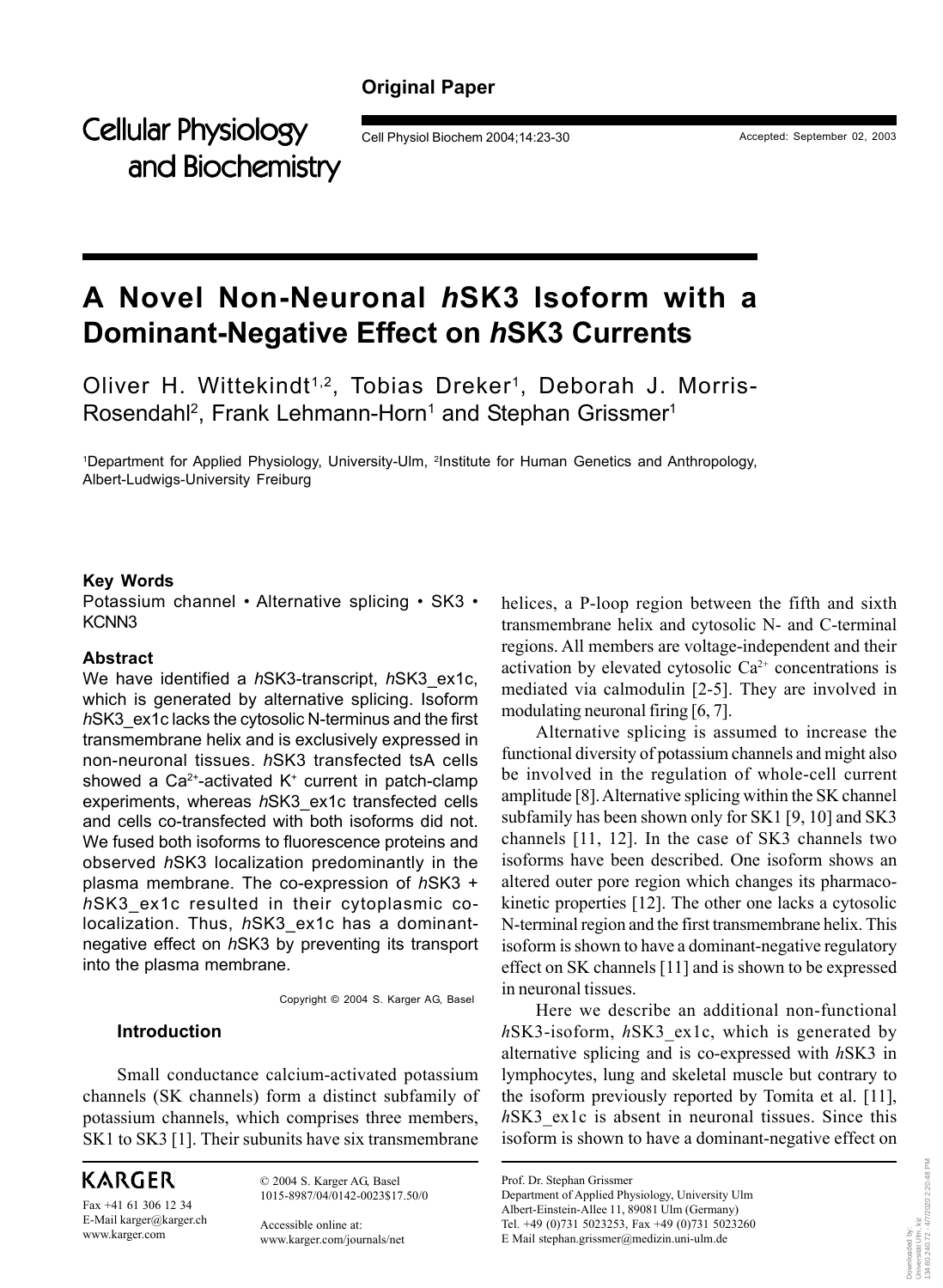*h*SK3, it possibly regulates SK3-channel activity in non-neuronal tissues.

# **Materials and Methods**

If not assigned otherwise, all standard chemicals were obtained from Sigma (Germany). Scyllatoxin was obtained from Latoxan (France).

## *RT-PCR*

Reverse transcription (RT) was carried out on 2 µg of total RNA from adult and fetal whole brain, lung, heart, skeletal muscle (Research Genetics) and a B-lymphocyte cell line (extracted using the RNeasy extraction kit, Qiagen) using superscript II (Invitrogen) according to manufacturer's protocol. Furthermore, as an additional template, a cDNA library from six to eight week old whole human embryos (gift from Dr. Francis Poulat, CNRS France) was used. *h*SK3\_ex1c transcripts were amplified using the primers II1-F1 (cctgccacgcgacatctg) and R10 (gacacctttcccacagtatg) and *h*SK3 transcripts with the primers *h*SK3-F (gctctcttggggtttgt) and R10. Primers GAPDH-F (gggcgcctggtcaccacgg) and GAPDH-R (ctgatgatcttgacgctgttg) were used as controls for the RT reaction and to test for any contaminating genomic DNA. PCR was carried out in a RT reaction mix without RNA, water and genomic DNA as a negative control.

#### *cDNA construction*

IMAGE clone 686525 was obtained from a cDNA library from human tonsillar cells, which were enriched for B cells and was distributed by the RZPD (AA255937, resource centre of the German human genomic project, RZPD: IMAGp998C061678). The entire coding region of isoform *h*SK3 ex1c was amplified from the IMAGE clone 686525 using the primers *h*SK3 1c-F1 (aaaaactcgagccaccatggagagacctataaaggac) and *h*SK3-R1 (aaaatggatccccgcaactgcttgaacttgtgta) and cloned into pDsRED2-N1 (Clontech) via XhoI/BamHI sites. It encodes the fusion protein *h*SK3 ex1c-DsRED. The entire coding region of *h*SK3 was amplified with the primers *h*SK3-F1 (aaaatggatccccgcaactgcttgaacttgtgta) and *h*SK3-R1 and cloned via BamHI/XhoI into pEGFP-N1 (Clontech). It encodes the fusion protein *h*SK3-eGFP. In *h*SK3\_ex1c-DsRED and *h*SK3 eGFP the fluorescent protein is fused to the C-terminal region of *h*SK3 and *h*SK3\_ex1c. The N-terminal coding part of *h*SK3\_ex1c was isolated by HindIII/SfiI digestion from clone *h*SK3\_ex1c-DsRED and was used to replace the HindIII/SfiI fragment in the clone pHygro-*h*SK3Q19 (a gift from Dr. Heike Jäger, University of Ulm) in order to generate an untagged *h*SK3\_ex1c construct.

## *Cell culture*

tsA201 cells (tsA cells), a HEK cell line stably transfected with the SV40 T-antigen (formerly called s93/tsA1609neo) were used for all experiments [13, 14]. tsA cells were cultured in MEM medium containing glutamax-I and Earle's salts (GIBCO, Germany) and 10 % fetal bovine serum. A mixture of 0.5 µg plasmid DNA encoding  $pEGFP-N1$  (Clontech) and  $2 \mu g$  of plasmid DNA (pHygro-*h*SK3\_ex1c and pHygro-*h*SK3Q19) were transfected into tsA cells using FUGENE 6 (Roche) according to the manufacturer's protocol. Plasmids *h*SK3\_ex1c-DsRED and *h*SK3-eGFP were transfected without any transfection marker. Three to four days after transfection, cells were suspended and transferred to poly-lysine coated glass slides prior to further usage.

## *Patch-clamp experiments*

Experiments were carried out using the whole-cell recording mode of the patch-clamp technique [15]. Electrodes were pulled from glass capillaries in two stages and fire-polished to resistances of 3.5 to 4 M $\Omega$  when filled with internal solution  $(in mM: 135 \text{ potassium aspartate}, 2 \text{ MgCl}_2, 10 \text{ HEPES}, 10 \text{ EGTA})$ and 8.7 CaCl<sub>2</sub> corresponding to  $\left[Ca^{2+}\right]_{\text{free}}$  of 1 µM, pH 7.2). Membrane currents were measured with an EPC-9 amplifier (HEKA elektronik, Germany) using Pulse and Pulsefit (HEKA elektronik, Germany) as acquisition and analysis software. The cytosolic Ca<sup>2+</sup>-concentration was adjusted to  ${[Ca^{2+}]}_{\text{free}} = 1 \mu M$ by whole-cell dialysis with internal solution. Na<sup>+</sup>-solution (in mM: 160 NaCl, 4.5 KCl, 2 CaCl<sub>2</sub>, 1 MgCl<sub>2</sub>, 5 HEPES, pH 7.4) and  $K^+$ -solution (in mM: 164.5 KCl, 2 CaCl<sub>2</sub>, 1 MgCl<sub>2</sub>, 5 HEPES, pH 7.4) were used as external solutions. The membrane potential was held at -80 mV (in Na<sup>+</sup>-solution) or 0 mV (in K<sup>+</sup>-solution), clamped to -120 mV for 50 ms followed by 400 ms ramps from -120 to +60 mV. In between ramps the potential was clamped again to -80 mV (in Na<sup>+</sup>-solution) or 0 mV (in K<sup>+</sup>-solution). Whole-cell conductance was calculated from the slope of the ramp current measured between -90 mV to -70 mV. The wholecell conductance observed in the presence of Na+ -solution was presumed as background conductance and therefore subtracted from those conductances, found in the presence of  $K^+$ -solution with and without scyllatoxin (ScTX). The fractional conductance was defined as the ratio between the conductance found in  $K^*$ -solution and the conductance observed in  $K^*$ solution with and without ScTX. Data are given as mean  $\pm$ SEM.

#### *Intracellular localization of hSK3-isoforms*

Cells were washed with PBS buffer and were observed in PBS buffer without any fixation. For selecting cells, fluorescence was excited using a 100 W mercury lamp. GFP and DsRED fluorescence were assessed independently (GFP: Excitation 465 nm, band width 15 nm ; emission 520 nm, long pass filtered; DsRED: Excitation 520 nm, band width 20 nm; emission 630 nm, band width 30 nm). Confocal assessment was carried out using the Laser Scanning System Radiance 2000 (Biorad) attached to an inverted Microscope (Nikon Eclipse TE300, Nikon). A PlanApo 60X oil objective (Nikon) was used for all confocal measurements. Data recording and analyses were carried out using the Lasersharp 2000 software package (Biorad). GFP fluorescence was excited with the 488 nm line of an argon laser and emission was measured using an HQ510/30 filter (Nikon). DsRED fluorescence was excited with the 543 nm line of a green HeNe-laser and emitted light was long pass filtered using a E600/LP filter (Nikon).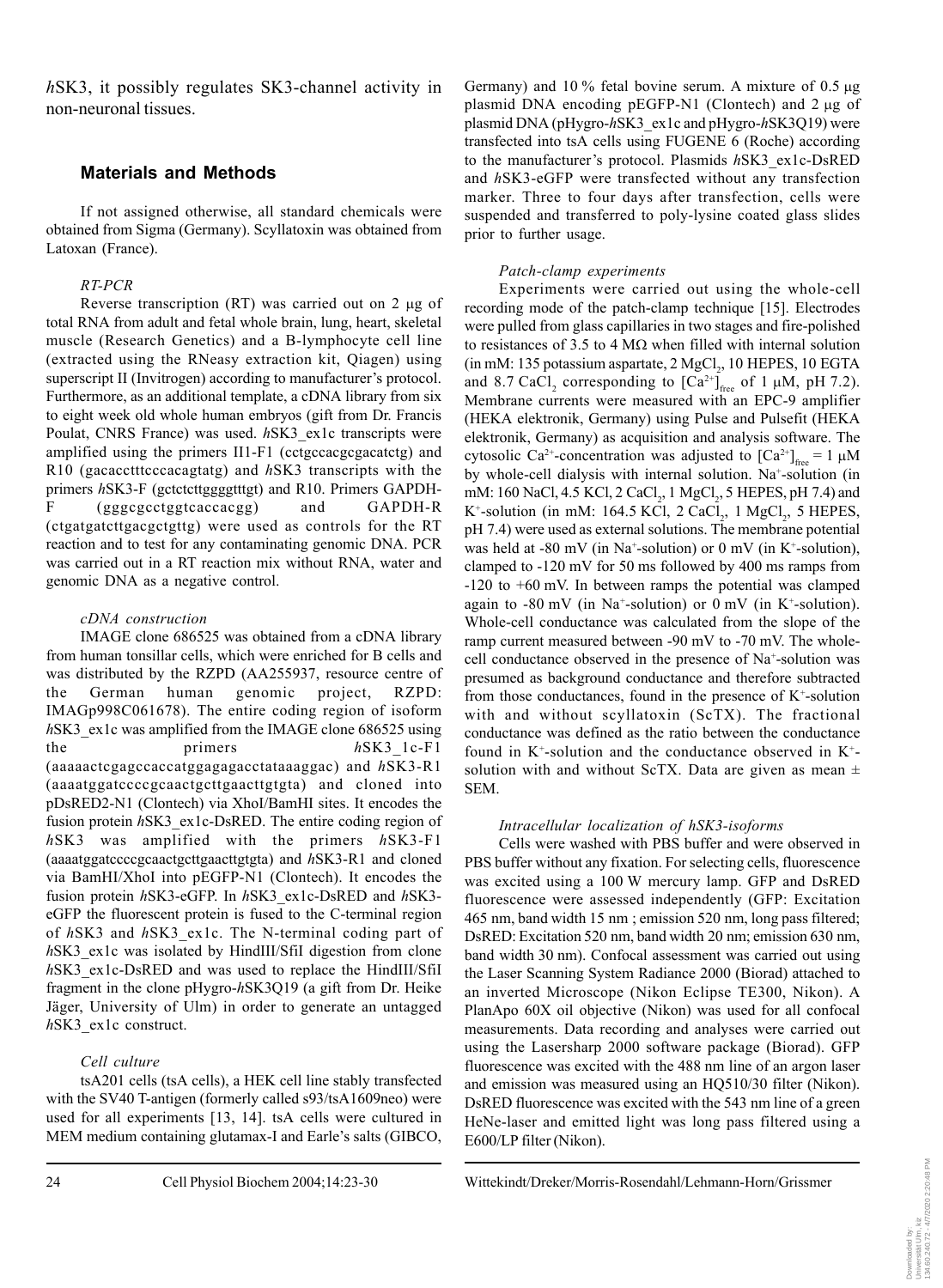**Fig. 1.** Isoform *h*SK3\_ex1c is generated by alternative splicing. A) cDNA and protein sequence comparison of *h*SK3 and *h*SK3\_ex1c. Small letters represent untranslated and capital letters translated regions. Identical nucleotides are shown as + and exon boundaries with arrowheads. Exons 1, 2, and 1c are assigned. Protein sequences according to the shown cDNA regions are given. Amino acids within the transmembrane helices S1 and S2 are shown in bold letters and are underlined. B) Genomic sequence spanning exon 1c. The cDNA region from positions 10 to 180 (shown as bold letters) is flanked by typical splice acceptor and donor sites (underlined). C) Organization of the genomic region spanning exons 1, 1c, and 2 and a scheme for alternative splicing. Distances between the exons are given. Schemes for both cDNAs are shown below. Broad boxes represent the ORF and narrow boxes the UTRs. The Exons (E1, E1c, to E9), both CAG repeats and transmembrane helices S1 to S6 and the P-loop are shown. D) Presumed topology of *h*SK3 and *h*SK3\_ex1c subunits.



## **Results**

The insert of IMAGE clone 686525 spanned 1984 bp. Its sequence is identical to the original known *h*SK3 sequence (Accession no.: AJ251016) 3' from position 928 of the *h*SK3 ORF but it differs 5' from this position (Figure 1A). Except for a 10 bp region from the 5' end of the IMAGE clone, the differing cDNA sequence overlaps with the genomic sequence (Accession No.: AF336797) from positions 10882 to 11052 and is flanked by typical splice acceptor and donor sites (Figure 1B). The remaining 10 bp 5' region of the cDNA could not be detected in the genomic sequence, neither by blast search, nor by sequence comparison with the sequence of the *h*SK3*/ KCNN3* gene (AF336797). This might indicate that there may be an additional, still unknown exon within the *h*SK3*/ KCNN3* gene. The detected transcript represented by IMAGE clone 686525 was generated by alternative splicing and we have named it *hSK3* ex1c (Figure 1C). The longest ORF in the newly identified cDNA starts at position 163 (Figure 1A) and encodes an *h*SK3 isoform that lacks the first transmembrane helix and the cytosolic N-terminal region of *h*SK3 (Figure 1D). Its extracytosolic region is 7 amino acids longer than that of *h*SK3-1B [11].

The expression of *h*SK3 and *h*SK3\_ex1c was investigated by RT-PCR (Figure 2). Transcripts encoding *h*SK3 were observed in all tissues tested as well as in the human embryonic cDNA library. Contrary to this, hSK3 ex1c transcripts were only observed in lung, skeletal muscle and the B-lymphocyte cell line, but were

Downloaded by: Universität Ulm, kiz 134.60.240.72 - 4/7/2020 2:20:48 PM

Downloaded by:<br>Universität Ulm, k<br>134.60.240.72 - 4

, kiz<br>- 4/7/2020 2:20:48 PM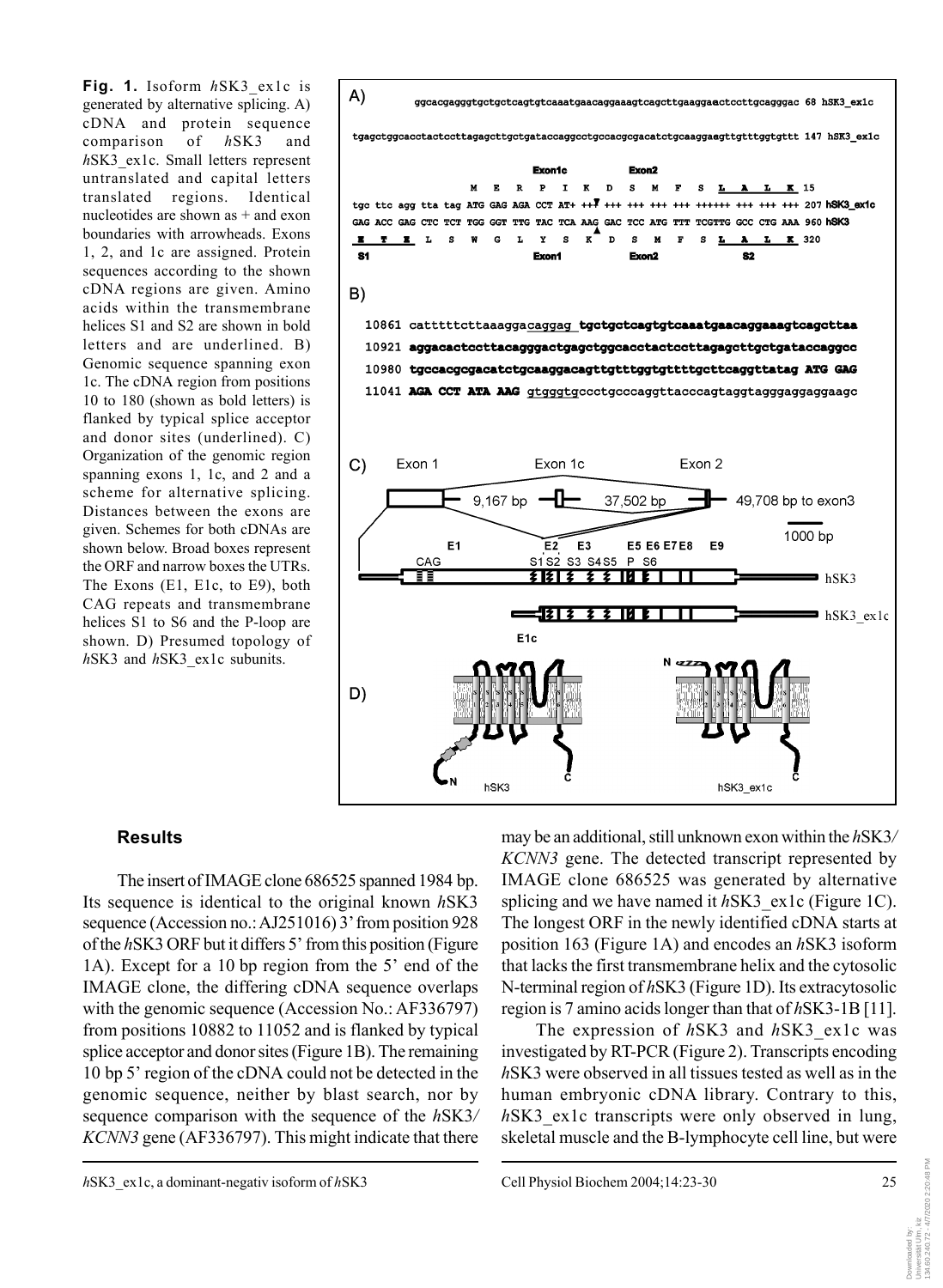**Fig. 2.** Expression of *h*SK3 and *h*SK3\_ex1c isoforms using RT-PCR. The expected fragment length of the PCR products and the transcripts' names are given on the left hand side. RNA sources are given above each lane (cDNA: cDNA library form six- to eight-week old human embryos, LCL: lymphocyte cell line). Plasmid DNA (plasmid) was used as positive control. PCR was carried out on the reverse transcriptase reaction mix without RNA (RT(-)RNA), water, and genomic DNA (DNA) were negative



controls. In order to confirm the reverse transcriptase reaction, PCRs were carried out using glycerin-aldehyde-dehydrogenase specific primers (GAPDH; RNA(+)RT). Since these primers also amplify genomic DNA, they were used to test for contaminating genomic DNA (GAPDH; RNA only) using the tested RNAs without prior reverse transcriptase reaction as a template.

absent in the cDNA library derived from 6 to 8-week old human embryos, heart, fetal and adult brain. Therefore we were interested in the functional properties of the newly identified isoform.

Since both isoforms were shown to be co-expressed in several tissues we also investigated the effect of *h*SK3\_ex1c expression on *h*SK3, by co-expressing them in tsA cells (Figure 3). The data represent results from three independent transfection experiments. tsA cells expressing isoform *h*SK3 alone showed a whole-cell conductance of  $1.6 \pm 0.3$  nS (n=7) with Na<sup>+</sup>-solution as bath solution, which was increased to  $5.4 \pm 1.2$  nS (n=7) when the external solution was exchanged to  $K^+$ -solution. Current amplitudes corresponding to much higher wholecell conductances were described in a previous report for rSK3 expressing HEK293 cells [16]. Even in this study the published current amplitudes varied between different experiments. Therefore, the comparable low current amplitudes observed here are most likely due to the applied expression system. In the presence of 10 nM ScTX in K+-solution, a mean whole-cell conductance of  $1.9 \pm 0.4$  nS (n=7) was observed.

Whole-cell conductances found with Na<sup>+</sup>-solution as external solution were assumed to be background conductances and were therefore subtracted from those observed in K+ -solution with and without ScTX. After subtracting the background conductance, the fraction of remaining conductance in the presence of 10 nM ScTX in K+ -solution was calculated as the fraction of wholecell conductance with  $K^*$ -solution as bath solution to be  $0.22 \pm 0.04$  nS (n=7). *hSK3* ex1c expressing cells showed a whole-cell conductance of  $0.6 \pm 0.1$  nS (n=12) in Na<sup>+</sup>-solution which did not significantly increase in  $K^+$ -

solution  $(0.8 \pm 0.1 \text{ nS}; \text{ n=12})$ . A similar situation was observed, when tsA cells co-expressed both isoforms (whole-cell conductance of  $0.4 \pm 0.1$  nS; n=12 for Na<sup>+</sup>solution and  $0.6 \pm 0.1$  nS; n=12 for K<sup>+</sup>-solution). This indicates, that the isoform *h*SK3\_ex1c is able to reduce SK3 currents, if it is co-expressed with the functional *h*SK3 isoform. A similar effect was described for the *h*SK3-1B isoform [11]. In that case it was shown that *h*SK3-1B was able to trap *h*SK3 subunits in the cytoplasm, which could explain the reduction of SK3 whole-cell currents. We assumed a similar mechanism for the isoform *h*SK3\_ex1c described here. Therefore we investigated the intracellular localization of *h*SK3 and *h*SK3\_ex1c. We fused both isoforms at their C-termini to different fluorescent proteins and expressed them in tsA cells (Figure 4). The data represent the results from two independent transfection experiments. Cells expressing isoform *h*SK3 fused to eGFP (*h*SK3-eGFP) showed a whole-cell conductance of  $21.2 \pm 8.2$  nS (n=13) with Na<sup>+</sup>-solution and  $63.0 \pm 16.4$  nS (n=13) with K<sup>+</sup>solution as external solutions. This conductance in K<sup>+</sup>solution was reduced by 10 nM ScTX  $(27.1 \pm 8.8 \text{ nS})$ ; n=13), that corresponds to a fractional conductance of  $0.16 \pm 0.04$  (n=13) of the remaining current, when the background conductance is subtracted. Interestingly, the whole-cell conductance of cells expressing *h*SK3-eGFP was strongly increased compared to those cells expressing the wild type *h*SK3 without the fused GFP. Cells expressing isoform *h*SK3\_ex1c-DsRED (*h*SK3\_ex1c fused with its C-term to DsRED) did not show any increased whole-cell conductance after changing the bath solution from Na<sup>+</sup>-solution  $(0.3 \pm 0.1 \text{ nS}; \text{ n=9})$  to K<sup>+</sup>solution  $(0.7 \pm 0.1 \text{ nS}, \text{n=9})$ . This, however, was the case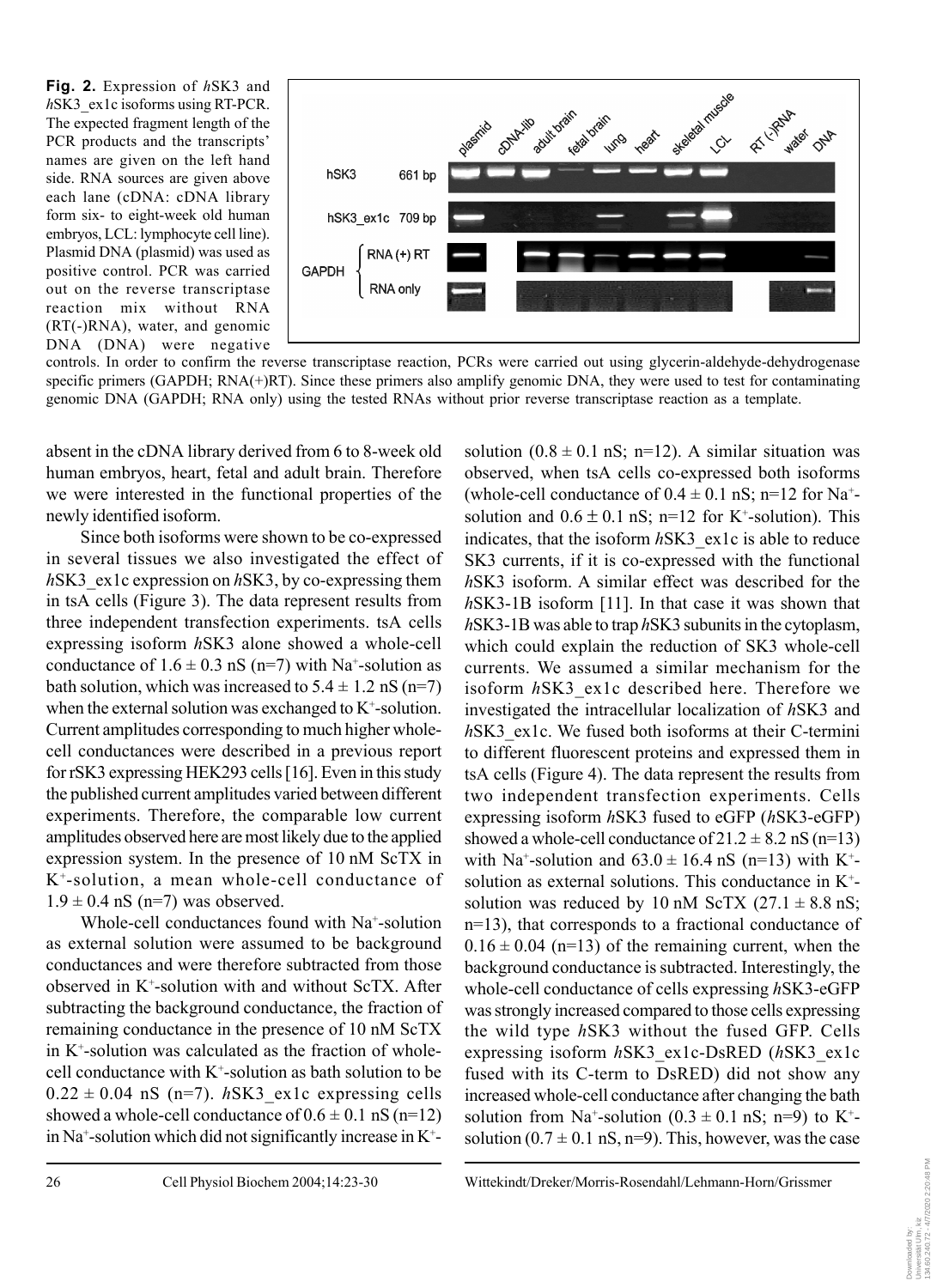

**Fig 3.** Expression of isoforms *h*SK3 and *h*SK3\_ex1c in tsA cells. Isoforms *h*SK3 and *h*SK3\_ex1c were transiently expressed in tsA cells and currents were measured in the whole-cell mode of the patch-clamp technique with 1  $\mu$ M free internal Ca<sup>2+</sup> and  $Na<sup>+</sup>$ -solution and K<sup>+</sup>-solution as external solutions. SK3 currents were blocked by adding  $10 \text{ nM }$  ScTX to K<sup>+</sup>-solution. Representative current traces for cells expressing *h*SK3 (A), *h*SK3\_ex1c (B) and for cells co-expressing both isoforms (*h*SK3 + *h*SK3\_ex1c; C) are shown above. Whole-cell conductances found for each experiment are shown in diagram D. Whole-cell conductance found in Na+-solution was assumed as background conductance and was therefore subtracted from currents measured in K+-solution with and without 10 nM ScTX. 10 nM ScTX blocks SK3 currents. Cells expressing *h*SK3\_ex1c and those co-expressing both isoforms did not show conductance above 1 nS and therefore ScTX was not tested on these cells.

currents were blocked by 10 nM ScTX when *h*SK3-eGFP and *h*SK3\_ex1c-DsRED were coexpressed  $(1.9 \pm 0.4 \text{ nS in Na}^+$ -solution and  $10 \pm 2.7 \text{ nS}$ in  $K^+$ -solution; n=12). The remaining whole-cell conductance in K+ -solution in the presence of 10 nM ScTX was found to be  $5.5 \pm 1.7$  nS (n=8), which



**Fig 4.** Expression of isoforms tagged with fluorescence proteins. Isoforms fused with their C-terms to fluorescence proteins behave the same as the wild type isoforms, when expressed in tsA cells. Currents were measured as described. Na<sup>+</sup>- and K<sup>+</sup>-solution with and without 10 nM ScTX were used as external solutions. Representative current traces for cells expressing *h*SK3-eGFP (A), *h*SK3\_ex1c-DsRED (B) and for cells co-expressing both isoforms (*h*SK3-eGFP + *h*SK3\_ex1c-DsRED; C) are shown. Whole-cell conductances for each experiment are shown in the diagram below (D). Whole-cell conductance found in Na<sup>+</sup>-solution was subtracted from the one in  $K^+$ solution with and without 10 nM ScTX. Cells expressing the GFP tagged isoform *h*SK3-eGFP showed conductances up to 110 nS. These currents were blocked by 10 nM ScTX. Contrary to that, cells expressing *h*SK3\_ex1c-DsRED did not show any significantly increased whole-cell conductance. Cells coexpressing *h*SK3-eGFP + *h*SK3\_ex1c-DsRED showed a significant whole-cell conductance in  $K<sup>+</sup>$ -solution. These

corresponds to a remaining fractional conductance of  $0.14 \pm 0.05$  (n=8) (after subtraction of background conductance).

Downloaded by: Universität Ulm, kiz 134.60.240.72 - 4/7/2020 2:20:48 PM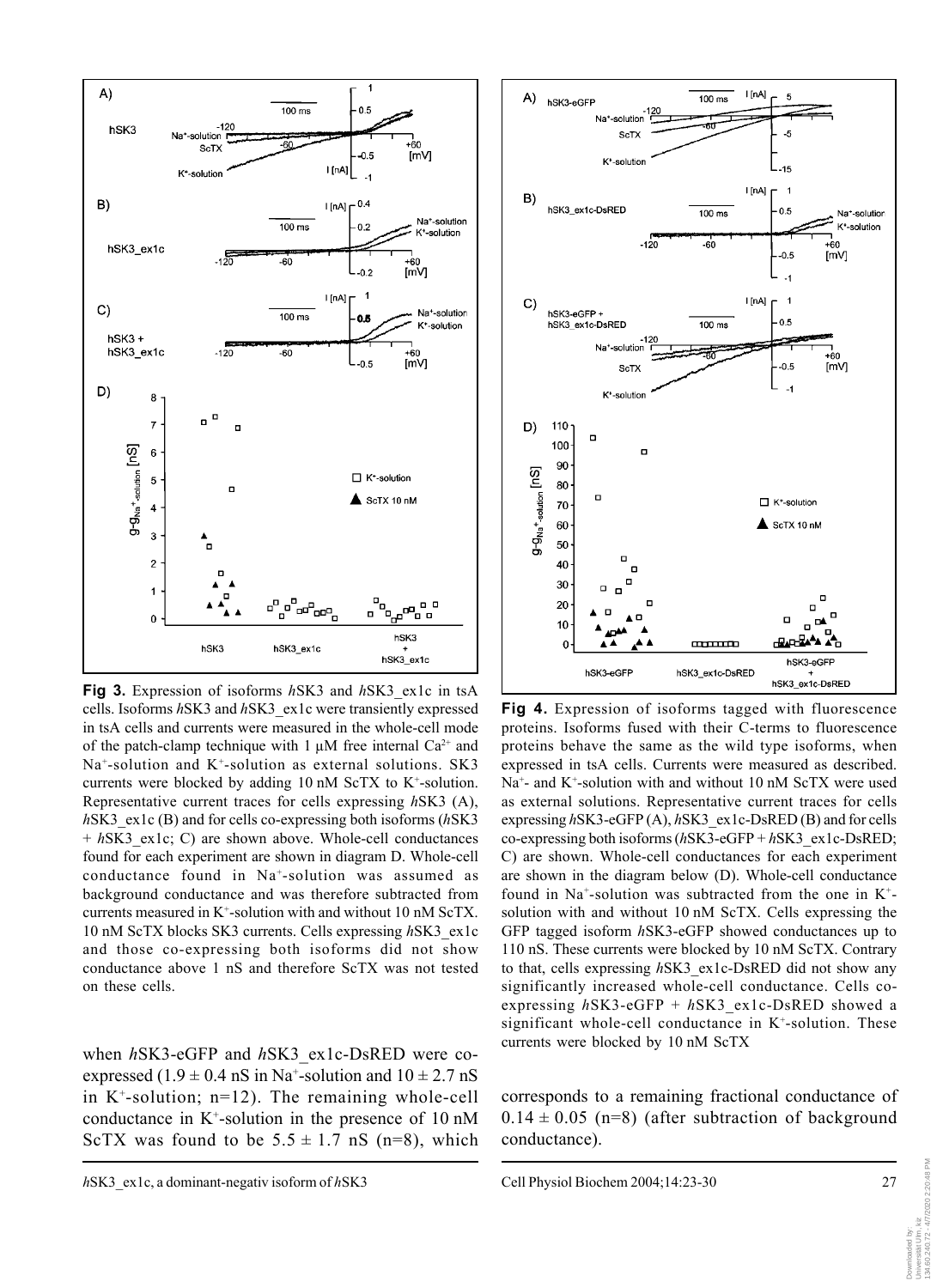**Fig 5.** Intracellular localization of *h*SK3 isoforms. *h*SK3-eGFP is shown as green fluorescence in A,C and D. *h*SK3\_ex1c-DsRED is shown as red fluorescence in B and E. Merged images for GFP and DsRED fluorescence of coexpressed *h*SK3-eGFP and *h*SK3\_ex1c-DsRED are shown in F. The averaged intensity histograms for GFP fluorescence are shown in G-I. Thus the isoform *h*SK3\_ex1c prevents *h*SK3 translocation to the plasma membrane. Scale bar 5 µm.



The mean whole-cell conductance observed for cells expressing the GFP-tagged *h*SK3 isoform, *h*SK3-eGFP, is approximately 12 fold higher compared to cells expressing wild type *h*SK3 channels. Even when *h*SK3 eGFP is co-expressed with *h*SK3\_ex1c-DsRED, significant whole-cell currents were observed, which were carried by SK3 channels. This may indicate an incomplete inhibition of *h*SK3 channels by the *h*SK3 ex1c-DsRED construct. However, since the SK3 current varies strongly between different cells coexpressing the tagged isoforms, it is much more likely, that the incomplete inhibition is due to the higher expression level of functional *h*SK3-eGFP rather than to the fact that the fused fluorescence proteins interfere with subunit assembly.

The intracellular localization of *h*SK3-eGFP and *hSK3* ex1c-DsRED were studied using confocal laser scanning microscopy (Figure 5). The fluorescent pattern of cells expressing *h*SK3-eGFP alone (Figure 5A) was strikingly different from those co-expressing *h*SK3-eGFP and *h*SK3\_ex1c-DsRED (Figure 5C), or with the untagged isoform *h*SK3\_ex1c (Figure 5D). Whereas *h*SK3-eGFP-expressing cells showed a sharp annular distribution of fluorescence, the co-expressing cells show

a more uniform distribution. This observation is confirmed by the average intensity histograms (Figure 5G-I), which represent the average intensity along five axes drawn through the cell. The yellow colored regions in the merged images of cells co-expressing both fluorescence labeled isoforms indicated their co-localization (Figure 5F). Cells expressing the *h*SK3\_ex1c-DsRED construct alone, showed an intracellular speckling fluorescence pattern that aggregates in some regions (Figure 5B). This indicates that isoform *h*SK3\_ex1c is not incorporated into the plasma membrane. In contrast, such an incorporation has been shown for the functional isoform *h*SK3 (Figure 5A). In addition, *h*SK3\_ex1c seems to be able to prevent the incorporation of *h*SK3 subunits into the plasma membrane, which could explain the reduction of  $Ca^{2+}$ -activated  $K^+$ current, as has been shown for *h*SK3-1B [11].

# **Discussion**

The recently reported isoform *h*SK3-1B was described as an isoform having a dominant-negative regulatory effect on SK currents [11]. This isoform was shown to be generated by alternative splicing and was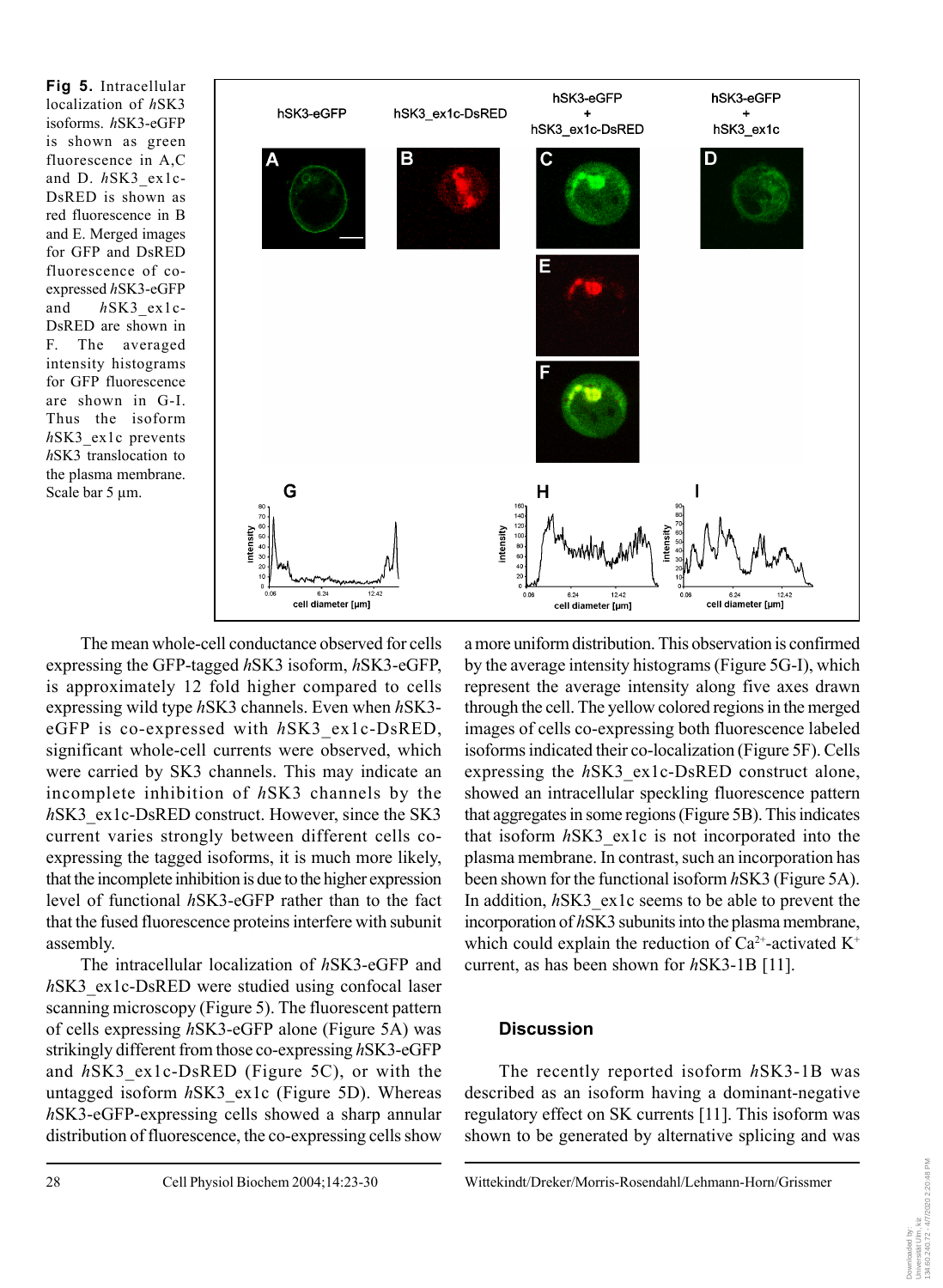presumed to encode a shortened SK3 subunit, which is lacking the first transmembrane-spanning S1 helix and the cytosolic N-terminal region [11]. Here we describe a similar *h*SK3 isoform, *hSK3* ex1c, which is also generated by alternative splicing. As in the case of *h*SK3-1B, *h*SK3\_ex1c lacks a cytosolic N-terminus and the S1 helix, but contrary to *h*SK3-1B, the longest predicted ORF of *hSK3* ex1c transcripts encodes a protein, which is extended towards its extracytosolic N-terminus by seven amino acids. Like *h*SK3-1B, *h*SK3\_ex1c is able to suppress SK3 currents by trapping functional isoforms in the cytoplasm.

The physiological role of these isoforms is not yet known. An inactive isoform of a cardiac potassium channel  $K_v LQT_1$  has been described [17]. It is assumed that this isoform could play a role as a regulator for wholecell  $K_v LQT_1$ -current amplitude. This assumption was confirmed, since mutations in this isoform were shown to correlate with inherited cardiac arrhythmias [18]. The dominant-negative effect of the inactive  $K_v LQT_1$  isoform is abolished in the presence of the β-subunit IsK [18]. By analogy, similar roles could be assumed for the inactive *h*SK3 isoforms, *h*SK3-1B and *h*SK3\_ex1c. In addition the existence of an as yet unknown β-subunit could also be assumed, which influences the dominant-negative effect of *h*SK3-1B and *h*SK3\_ex1c.

In principle, the current reduction in the experiments with *h*SK3 channels co-expressed with *h*SK3\_ex1c could be due to the fact that *h*SK3\_ex1c subunits, although non-functional, could still bind calmodulin. SK channel activation has been shown to be mediated by calmodulin, which constitutively binds to the C-terminus of SK channel subunits [2-4]. This binding of calmodulin to *h*SK3-ex1c subunits would compete with calmodulin-*h*SK3 channel interaction resulting in less functional *h*SK3 channels that could be activated by  $Ca^{2+}$  binding to calmodulin. However, in the experiments with the *h*SK3-eGFP, we observed an approximately 12-fold increase in functional *h*SK3 channels. This suggests that the amount of calmodulin in the cell is sufficient to mediate the activation of such a high number of *h*SK3 channels. The *h*SK3\_ex1c subunits would have to bind at least this amount of calmodulin to account for the reduction in functional hSK3 channels via that mechanism. Therefore it seems unlikely that the mechanism of complete current reduction in the coexpression experiments is due to a lack of calmodulin being able to act on *h*SK3 subunits.

An interesting observation is the strongly increased current amplitude in cells expressing *h*SK3-eGFP. We have no explanation for this phenomenon. This effect is

due to a higher channel expression level of functional *h*SK3-eGFP channels compared to the wild type channel. One might speculate that the increase in functional channels is due to an increase in protein synthesis or protein stability. Alternatively, the eGFP-tag might stabilize SK3 subunits in the membrane or may increase their transport into the plasma membrane. Contrary to *h*SK3-1B, *h*SK3\_ex1c is not expressed in brain tissues, but is expressed in skeletal muscle. Therefore, it could play a role in modulating SK3 whole-cell current amplitude in, for example, skeletal muscle. So far nothing is known about the regulation of the expression of SK3 transcripts. However, the fact that *h*SK3-1B and *h*SK3\_ex1c show different tissue distributions implies that their expression might be regulated independently. This could provide a differential modulation of *h*SK3 whole-cell current amplitude. The expression of *h*SK3\_ex1c may be the reason why there are no apamin binding sites [19, 20] nor SK3 currents found in adult skeletal muscle [21]. Interestingly, functional SK3 channels are observed after denervation of skeletal muscle and in skeletal muscles of patients with myotonic dystrophy [21-23]. Such an upregulation of SK3 channel activity might be explained at least in part by an alteration of *h*SK3\_ex1c expression and not solely via an up-regulation of *h*SK3 transcripts [22]. The inducible up-regulation of SK3 channels in a transgenic mouse is shown to induce abnormal respiratory response to hypoxic conditions and compromised parturition [24]. A suppression of SK3 channels in the same mouse model leads to an increase of the frequency of phasic urinary bladder smooth muscle contraction [25]. This report is in line with the observation, that the selective blockage of IK1 and SK3 channels suppresses the vasodilation, which is mediated by the endothelium-derived hyperpolarizing factor EDHF [26]. These findings underline the importance of SK3 channel activity as a determinant for smooth muscle contractility. Furthermore, all SK channels are thought to be involved in regulating the glucose-dependent insulin release of pancreatic islet cells [27]. All these findings emphasize the importance of SK3 channel regulation for many physiological events. An additional possibility of SK3 channel regulation beside SK3 channel expression could be important for a more robust fine tuning of cellular function than it is possible solely by an expressional regulation of SK3 channels. Therefore, isoform hSK3 ex1c could play a vital role in many homeostatic processes like smooth muscle contractility and control of blood pressure, in respiratory rhythmogenesis and the control of glucose serum level.

Downloaded by:<br>Universität Ulm, kiz<br>134.60.240.72 - 4/7/2020 2:20:48 PM 134.60.240.72 - 4/7/2020 2:20:48 PMUniversität Ulm, kiz Downloaded by: